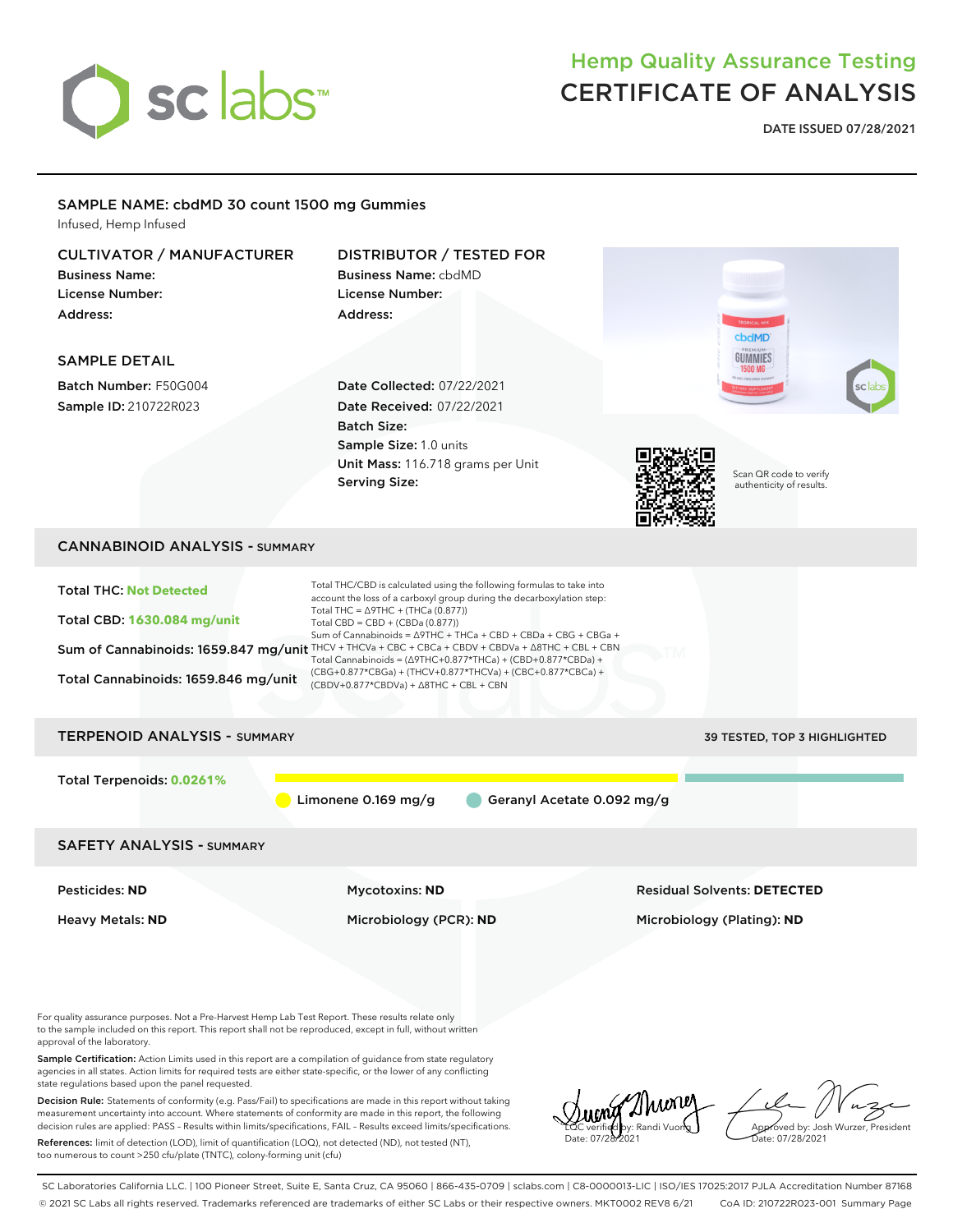## Hemp Quality Assurance Testing CERTIFICATE OF ANALYSIS

**CBDMD 30 COUNT 1500 MG GUMMIES | DATE ISSUED 07/28/2021**



Tested by high-performance liquid chromatography with diode-array detection (HPLC-DAD).

**Method:** QSP 1157 - Analysis of Cannabinoids by HPLC-DAD

TOTAL THC: **Not Detected**

Total THC (∆9THC+0.877\*THCa)

### TOTAL CBD: **1630.084 mg/unit**

Total CBD (CBD+0.877\*CBDa)

### TOTAL CANNABINOIDS: 1659.846 mg/unit

Total Cannabinoids (Total THC) + (Total CBD) + (Total CBG) + (Total THCV) + (Total CBC) + (Total CBDV) + ∆8THC + CBL + CBN

## TOTAL CBG: 15.640 mg/unit

Total CBG (CBG+0.877\*CBGa)

## TOTAL THCV: ND

Total THCV (THCV+0.877\*THCVa)

## TOTAL CBC: ND

Total CBC (CBC+0.877\*CBCa)

## TOTAL CBDV: 4.785 mg/unit

Total CBDV (CBDV+0.877\*CBDVa)

## **CANNABINOID TEST RESULTS -** 07/24/2021

| <b>COMPOUND</b>            | LOD/LOQ<br>(mg/g) | <b>MEASUREMENT</b><br><b>UNCERTAINTY (mg/g)</b> | <b>RESULT</b><br>(mg/g) | <b>RESULT</b><br>(%) |
|----------------------------|-------------------|-------------------------------------------------|-------------------------|----------------------|
| <b>CBD</b>                 | 0.004 / 0.011     | ±0.6690                                         | 13.966                  | 1.3966               |
| <b>CBG</b>                 | 0.002 / 0.006     | ±0.0083                                         | 0.134                   | 0.0134               |
| <b>CBN</b>                 | 0.001 / 0.007     | ±0.0030                                         | 0.080                   | 0.0080               |
| <b>CBDV</b>                | 0.002/0.012       | ±0.0021                                         | 0.041                   | 0.0041               |
| Δ9THC                      | 0.002/0.014       | N/A                                             | <b>ND</b>               | <b>ND</b>            |
| $\triangle$ 8THC           | 0.01 / 0.02       | N/A                                             | <b>ND</b>               | <b>ND</b>            |
| <b>THCa</b>                | 0.001 / 0.005     | N/A                                             | <b>ND</b>               | <b>ND</b>            |
| <b>THCV</b>                | 0.002/0.012       | N/A                                             | <b>ND</b>               | <b>ND</b>            |
| <b>THCVa</b>               | 0.002 / 0.019     | N/A                                             | <b>ND</b>               | <b>ND</b>            |
| <b>CBDa</b>                | 0.001/0.026       | N/A                                             | <b>ND</b>               | <b>ND</b>            |
| <b>CBDVa</b>               | 0.001 / 0.018     | N/A                                             | <b>ND</b>               | <b>ND</b>            |
| <b>CBGa</b>                | 0.002 / 0.007     | N/A                                             | <b>ND</b>               | <b>ND</b>            |
| <b>CBL</b>                 | 0.003 / 0.010     | N/A                                             | <b>ND</b>               | <b>ND</b>            |
| <b>CBC</b>                 | 0.003 / 0.010     | N/A                                             | <b>ND</b>               | <b>ND</b>            |
| <b>CBCa</b>                | 0.001 / 0.015     | N/A                                             | <b>ND</b>               | <b>ND</b>            |
| <b>SUM OF CANNABINOIDS</b> |                   |                                                 | 14.221 mg/g             | 1.4221%              |

#### Unit Mass: 116.718 grams per Unit

| ∆9THC per Unit                     | <b>ND</b>        |
|------------------------------------|------------------|
| <b>Total THC per Unit</b>          | <b>ND</b>        |
| <b>CBD per Unit</b>                | 1630.084 mg/unit |
| <b>Total CBD per Unit</b>          | 1630.084 mg/unit |
| Sum of Cannabinoids per Unit       | 1659.847 mg/unit |
| <b>Total Cannabinoids per Unit</b> | 1659.846 mg/unit |



SC Laboratories California LLC. | 100 Pioneer Street, Suite E, Santa Cruz, CA 95060 | 866-435-0709 | sclabs.com | C8-0000013-LIC | ISO/IES 17025:2017 PJLA Accreditation Number 87168 © 2021 SC Labs all rights reserved. Trademarks referenced are trademarks of either SC Labs or their respective owners. MKT0002 REV8 6/21 CoA ID: 210722R023-001 Page 2 of 7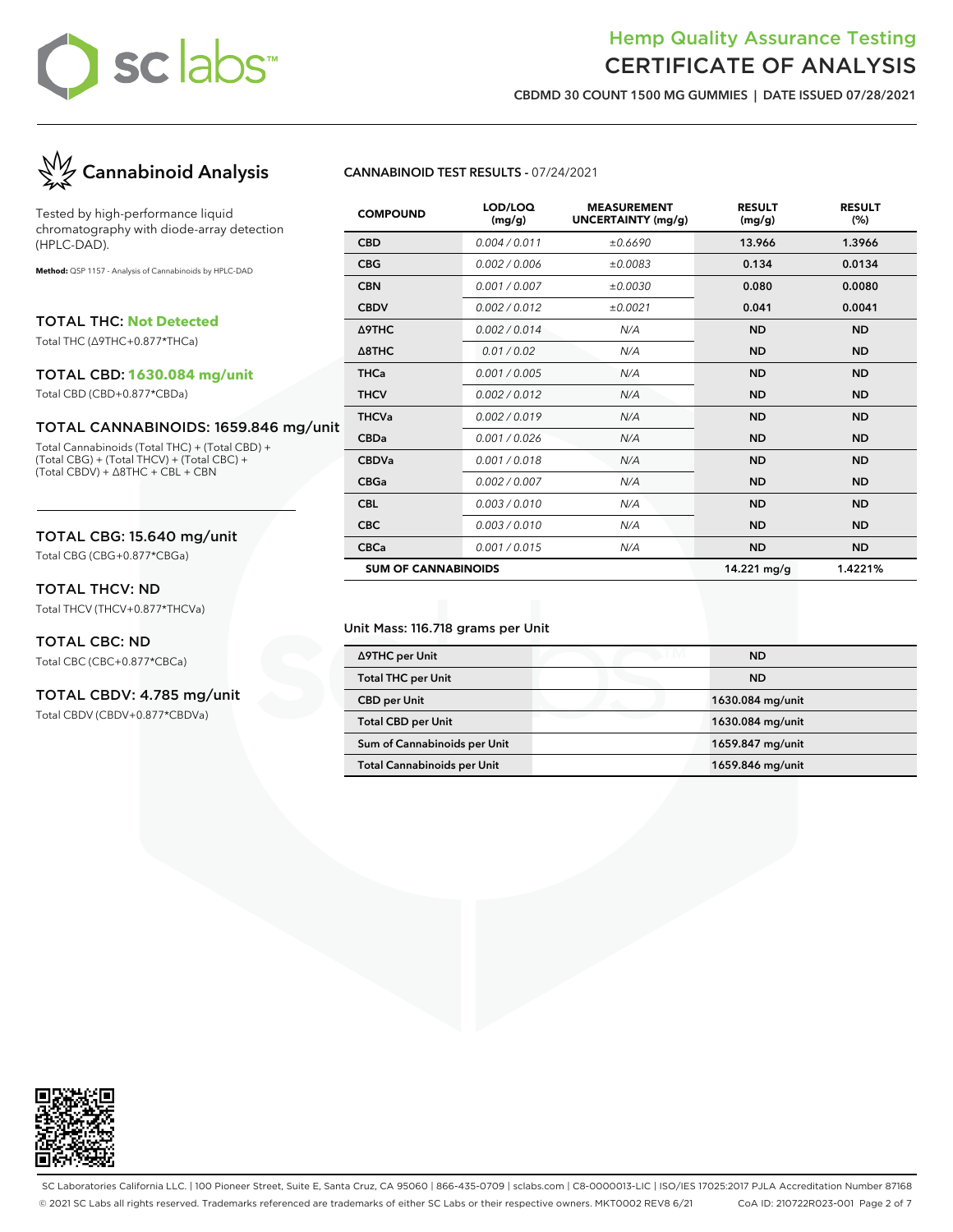## Hemp Quality Assurance Testing CERTIFICATE OF ANALYSIS

**CBDMD 30 COUNT 1500 MG GUMMIES | DATE ISSUED 07/28/2021**

# **Terpenoid Analysis**

Terpene analysis utilizing gas chromatographyflame ionization detection (GC-FID).

**Method:** QSP 1192 - Analysis of Terpenoids by GC-FID

## **1 Limonene**

A monoterpene with a fragrance that can be described as orangey, citrusy, sweet and tart. It is most commonly found in nature as D-Limonene and is a primary contributor to the distinct scent of orange peels, from which it is commonly derived. Found in numerous pines, red maple, silver maple, aspens, cottonwoods, hemlocks, sumac, cedar, junipers...etc.

### **2 Geranyl Acetate**

A monoterpenoid ester with a fragrance that can be described as floral, fruity, waxy and herbal. Found in lemongrass, palmarosa, geranium, sassafras, carrot, coriander, bitter orange, Camden woollybutt...etc.



### **TERPENOID TEST RESULTS -** 07/25/2021

| <b>COMPOUND</b>         | LOD/LOQ<br>(mg/g) | <b>MEASUREMENT</b><br>UNCERTAINTY (mg/g) | <b>RESULT</b><br>(mg/g) | <b>RESULT</b><br>(%) |
|-------------------------|-------------------|------------------------------------------|-------------------------|----------------------|
| Limonene                | 0.005 / 0.016     | ±0.0024                                  | 0.169                   | 0.0169               |
| <b>Geranyl Acetate</b>  | 0.004 / 0.014     | ±0.0038                                  | 0.092                   | 0.0092               |
| $\alpha$ Pinene         | 0.005 / 0.017     | N/A                                      | <b>ND</b>               | <b>ND</b>            |
| Camphene                | 0.005 / 0.015     | N/A                                      | ND                      | <b>ND</b>            |
| Sabinene                | 0.004 / 0.014     | N/A                                      | <b>ND</b>               | <b>ND</b>            |
| $\beta$ Pinene          | 0.004 / 0.014     | N/A                                      | <b>ND</b>               | <b>ND</b>            |
| <b>Myrcene</b>          | 0.008 / 0.025     | N/A                                      | ND                      | <b>ND</b>            |
| $\alpha$ Phellandrene   | 0.006 / 0.020     | N/A                                      | ND                      | <b>ND</b>            |
| 3 Carene                | 0.005 / 0.018     | N/A                                      | <b>ND</b>               | <b>ND</b>            |
| $\alpha$ Terpinene      | 0.005 / 0.017     | N/A                                      | ND                      | <b>ND</b>            |
| p-Cymene                | 0.005 / 0.016     | N/A                                      | <b>ND</b>               | <b>ND</b>            |
| Eucalyptol              | 0.006 / 0.018     | N/A                                      | <b>ND</b>               | <b>ND</b>            |
| Ocimene                 | 0.011 / 0.038     | N/A                                      | ND                      | <b>ND</b>            |
| $\gamma$ Terpinene      | 0.006 / 0.018     | N/A                                      | ND                      | <b>ND</b>            |
| Sabinene Hydrate        | 0.006 / 0.022     | N/A                                      | <b>ND</b>               | <b>ND</b>            |
| Fenchone                | 0.009 / 0.028     | N/A                                      | ND                      | <b>ND</b>            |
| <b>Terpinolene</b>      | 0.008 / 0.026     | N/A                                      | <b>ND</b>               | <b>ND</b>            |
| Linalool                | 0.009 / 0.032     | N/A                                      | <b>ND</b>               | <b>ND</b>            |
| Fenchol                 | 0.010 / 0.034     | N/A                                      | ND                      | <b>ND</b>            |
| (-)-Isopulegol          | 0.005 / 0.016     | N/A                                      | ND                      | <b>ND</b>            |
| Camphor                 | 0.006 / 0.019     | N/A                                      | <b>ND</b>               | <b>ND</b>            |
| Isoborneol              | 0.004 / 0.012     | N/A                                      | ND                      | <b>ND</b>            |
| <b>Borneol</b>          | 0.005 / 0.016     | N/A                                      | <b>ND</b>               | <b>ND</b>            |
| Menthol                 | 0.008 / 0.025     | N/A                                      | <b>ND</b>               | <b>ND</b>            |
| <b>Terpineol</b>        | 0.016 / 0.055     | N/A                                      | ND                      | <b>ND</b>            |
| <b>Nerol</b>            | 0.003 / 0.011     | N/A                                      | ND                      | <b>ND</b>            |
| Citronellol             | 0.003 / 0.010     | N/A                                      | <b>ND</b>               | <b>ND</b>            |
| $R-(+)$ -Pulegone       | 0.003 / 0.011     | N/A                                      | ND                      | <b>ND</b>            |
| Geraniol                | 0.002 / 0.007     | N/A                                      | ND                      | <b>ND</b>            |
| $\alpha$ Cedrene        | 0.005 / 0.016     | N/A                                      | <b>ND</b>               | <b>ND</b>            |
| $\beta$ Caryophyllene   | 0.004 / 0.012     | N/A                                      | ND                      | ND                   |
| trans-β-Farnesene       | 0.008 / 0.025     | N/A                                      | ND                      | <b>ND</b>            |
| $\alpha$ Humulene       | 0.009 / 0.029     | N/A                                      | <b>ND</b>               | <b>ND</b>            |
| Valencene               | 0.009 / 0.030     | N/A                                      | ND                      | ND.                  |
| Nerolidol               | 0.009 / 0.028     | N/A                                      | ND                      | ND.                  |
| Caryophyllene Oxide     | 0.010 / 0.033     | N/A                                      | <b>ND</b>               | <b>ND</b>            |
| Guaiol                  | 0.009 / 0.030     | N/A                                      | ND                      | ND                   |
| Cedrol                  | 0.008 / 0.027     | N/A                                      | ND                      | ND.                  |
| $\alpha$ Bisabolol      | 0.008 / 0.026     | N/A                                      | <b>ND</b>               | ND.                  |
| <b>TOTAL TERPENOIDS</b> |                   |                                          | $0.261$ mg/g            | 0.0261%              |

SC Laboratories California LLC. | 100 Pioneer Street, Suite E, Santa Cruz, CA 95060 | 866-435-0709 | sclabs.com | C8-0000013-LIC | ISO/IES 17025:2017 PJLA Accreditation Number 87168 © 2021 SC Labs all rights reserved. Trademarks referenced are trademarks of either SC Labs or their respective owners. MKT0002 REV8 6/21 CoA ID: 210722R023-001 Page 3 of 7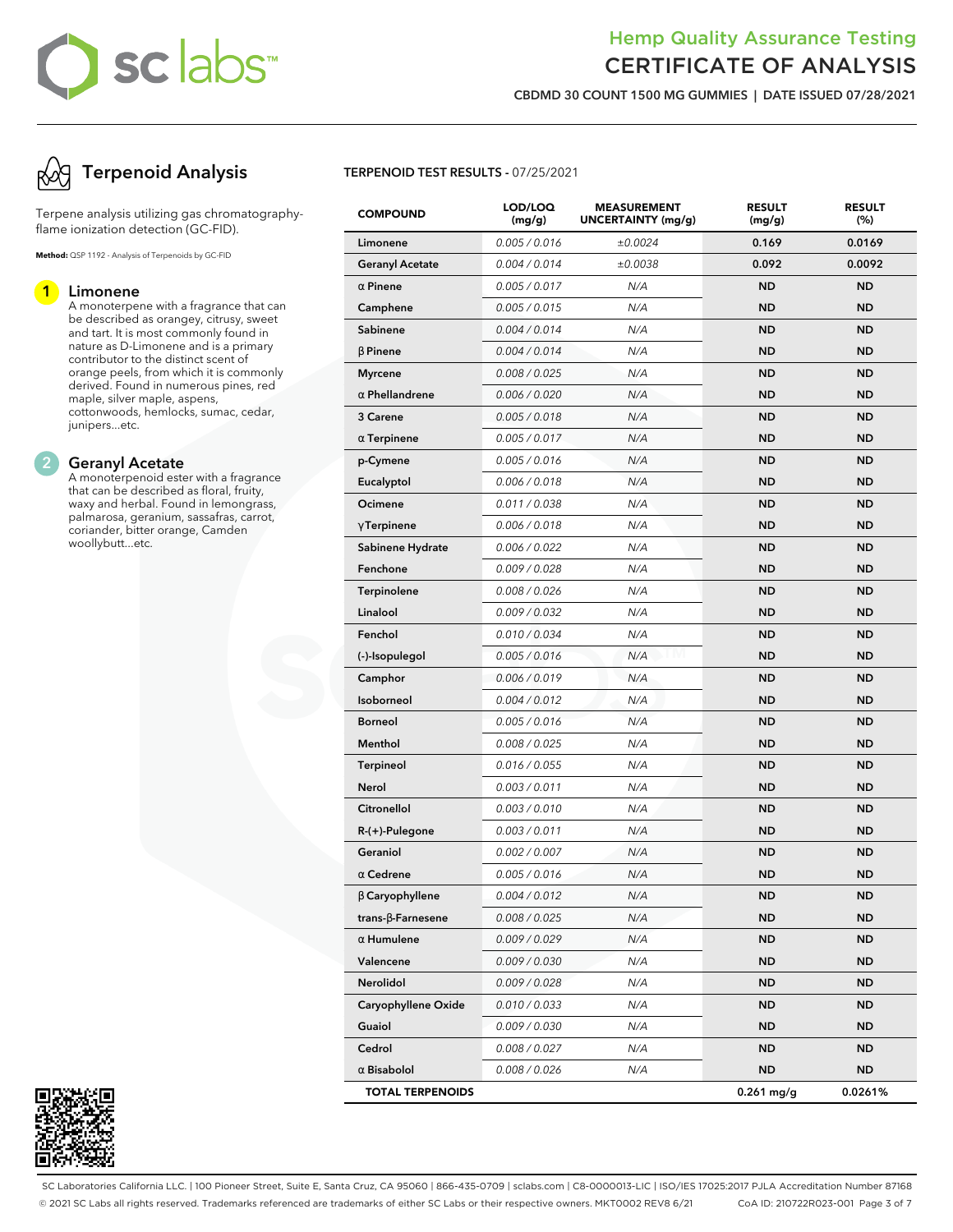## Hemp Quality Assurance Testing CERTIFICATE OF ANALYSIS

**CBDMD 30 COUNT 1500 MG GUMMIES | DATE ISSUED 07/28/2021**

# **Pesticide Analysis**

Pesticide and plant growth regulator analysis utilizing high-performance liquid chromatography-mass spectrometry (HPLC-MS) or gas chromatography-mass spectrometry (GC-MS).

\*GC-MS utilized where indicated.

**Method:** QSP 1212 - Analysis of Pesticides and Mycotoxins by LC-MS or QSP 1213 - Analysis of Pesticides by GC-MS

## **PESTICIDE TEST RESULTS -** 07/27/2021 **ND**

| <b>COMPOUND</b>          | LOD/LOQ<br>$(\mu g/g)$ | <b>ACTION LIMIT</b><br>(µg/g) | <b>MEASUREMENT</b><br>UNCERTAINTY (µg/g) | <b>RESULT</b><br>(µg/g) |
|--------------------------|------------------------|-------------------------------|------------------------------------------|-------------------------|
| Abamectin                | 0.03 / 0.10            | 0.3                           | N/A                                      | <b>ND</b>               |
| Acephate                 | 0.02 / 0.07            | 5                             | N/A                                      | <b>ND</b>               |
| Acequinocyl              | 0.02 / 0.07            | $\overline{4}$                | N/A                                      | <b>ND</b>               |
| Acetamiprid              | 0.02 / 0.05            | 5                             | N/A                                      | <b>ND</b>               |
| <b>Aldicarb</b>          | 0.03 / 0.08            | $\ge$ LOD                     | N/A                                      | <b>ND</b>               |
| Azoxystrobin             | 0.02 / 0.07            | 40                            | N/A                                      | <b>ND</b>               |
| <b>Bifenazate</b>        | 0.01 / 0.04            | 5                             | N/A                                      | <b>ND</b>               |
| <b>Bifenthrin</b>        | 0.02 / 0.05            | 0.5                           | N/A                                      | <b>ND</b>               |
| <b>Boscalid</b>          | 0.03 / 0.09            | 10                            | N/A                                      | <b>ND</b>               |
| Captan                   | 0.19/0.57              | 5                             | N/A                                      | <b>ND</b>               |
| Carbaryl                 | 0.02 / 0.06            | 0.5                           | N/A                                      | <b>ND</b>               |
| Carbofuran               | 0.02 / 0.05            | $\ge$ LOD                     | N/A                                      | <b>ND</b>               |
| Chlorantraniliprole      | 0.04 / 0.12            | 40                            | N/A                                      | <b>ND</b>               |
| Chlordane*               | 0.03 / 0.08            | $\geq$ LOD                    | N/A                                      | <b>ND</b>               |
| Chlorfenapyr*            | 0.03/0.10              | $\ge$ LOD                     | N/A                                      | <b>ND</b>               |
| Chlorpyrifos             | 0.02 / 0.06            | $\ge$ LOD                     | N/A                                      | <b>ND</b>               |
| Clofentezine             | 0.03 / 0.09            | 0.5                           | N/A                                      | <b>ND</b>               |
| Coumaphos                | 0.02 / 0.07            | $\geq$ LOD                    | N/A                                      | <b>ND</b>               |
| Cyfluthrin               | 0.12 / 0.38            | 1                             | N/A                                      | <b>ND</b>               |
| Cypermethrin             | 0.11 / 0.32            | $\mathbf{1}$                  | I M<br>N/A                               | <b>ND</b>               |
| <b>Daminozide</b>        | 0.02 / 0.07            | $\ge$ LOD                     | N/A                                      | <b>ND</b>               |
| <b>DDVP</b> (Dichlorvos) | 0.03 / 0.09            | $\geq$ LOD                    | N/A                                      | <b>ND</b>               |
| <b>Diazinon</b>          | 0.02 / 0.05            | 0.2                           | N/A                                      | <b>ND</b>               |
| <b>Dimethoate</b>        | 0.03 / 0.08            | $\ge$ LOD                     | N/A                                      | <b>ND</b>               |
| Dimethomorph             | 0.03 / 0.09            | 20                            | N/A                                      | <b>ND</b>               |
| Ethoprop(hos)            | 0.03 / 0.10            | $\geq$ LOD                    | N/A                                      | <b>ND</b>               |
| Etofenprox               | 0.02 / 0.06            | $\geq$ LOD                    | N/A                                      | <b>ND</b>               |
| Etoxazole                | 0.02 / 0.06            | 1.5                           | N/A                                      | <b>ND</b>               |
| Fenhexamid               | 0.03 / 0.09            | 10                            | N/A                                      | <b>ND</b>               |
| Fenoxycarb               | 0.03 / 0.08            | $>$ LOD                       | N/A                                      | <b>ND</b>               |
| Fenpyroximate            | 0.02 / 0.06            | 2                             | N/A                                      | ND                      |
| Fipronil                 | 0.03 / 0.08            | $\geq$ LOD                    | N/A                                      | <b>ND</b>               |
| Flonicamid               | 0.03 / 0.10            | $\overline{c}$                | N/A                                      | <b>ND</b>               |
| Fludioxonil              | 0.03 / 0.10            | 30                            | N/A                                      | <b>ND</b>               |
| Hexythiazox              | 0.02 / 0.07            | $\overline{c}$                | N/A                                      | <b>ND</b>               |
| Imazalil                 | 0.02 / 0.06            | $\ge$ LOD                     | N/A                                      | <b>ND</b>               |
| Imidacloprid             | 0.04 / 0.11            | 3                             | N/A                                      | <b>ND</b>               |
| Kresoxim-methyl          | 0.02 / 0.07            | $\mathcal{I}$                 | N/A                                      | <b>ND</b>               |
| Malathion                | 0.03 / 0.09            | $\sqrt{5}$                    | N/A                                      | <b>ND</b>               |
| Metalaxyl                | 0.02 / 0.07            | 15                            | N/A                                      | <b>ND</b>               |
| Methiocarb               | 0.02 / 0.07            | $\geq$ LOD                    | N/A                                      | <b>ND</b>               |



Continued on next page

SC Laboratories California LLC. | 100 Pioneer Street, Suite E, Santa Cruz, CA 95060 | 866-435-0709 | sclabs.com | C8-0000013-LIC | ISO/IES 17025:2017 PJLA Accreditation Number 87168 © 2021 SC Labs all rights reserved. Trademarks referenced are trademarks of either SC Labs or their respective owners. MKT0002 REV8 6/21 CoA ID: 210722R023-001 Page 4 of 7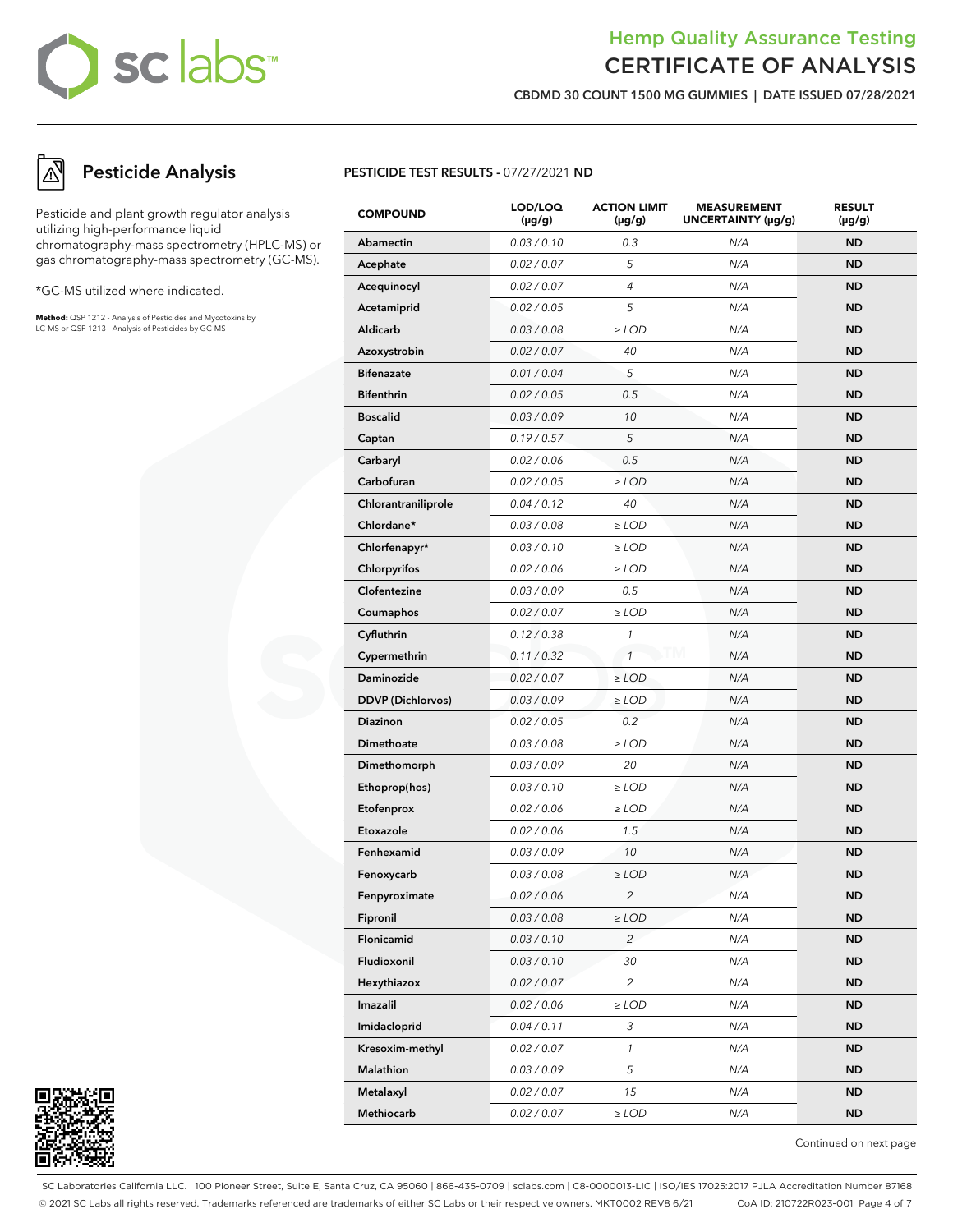## Hemp Quality Assurance Testing CERTIFICATE OF ANALYSIS

**CBDMD 30 COUNT 1500 MG GUMMIES | DATE ISSUED 07/28/2021**



## **Pesticide Analysis** Continued

Pesticide and plant growth regulator analysis utilizing high-performance liquid chromatography-mass spectrometry (HPLC-MS) or gas chromatography-mass spectrometry (GC-MS).

\*GC-MS utilized where indicated.

**Method:** QSP 1212 - Analysis of Pesticides and Mycotoxins by LC-MS or QSP 1213 - Analysis of Pesticides by GC-MS



| <b>COMPOUND</b>          | LOD/LOQ<br>$(\mu g/g)$ | <b>ACTION LIMIT</b><br>$(\mu g/g)$ | <b>MEASUREMENT</b><br>UNCERTAINTY (µg/g) | <b>RESULT</b><br>$(\mu g/g)$ |
|--------------------------|------------------------|------------------------------------|------------------------------------------|------------------------------|
| Methomyl                 | 0.03 / 0.10            | 0.1                                | N/A                                      | <b>ND</b>                    |
| Methyl parathion         | 0.03/0.10              | $\geq$ LOD                         | N/A                                      | <b>ND</b>                    |
| <b>Mevinphos</b>         | 0.03 / 0.09            | $\geq$ LOD                         | N/A                                      | <b>ND</b>                    |
| Myclobutanil             | 0.03/0.09              | 9                                  | N/A                                      | <b>ND</b>                    |
| <b>Naled</b>             | 0.02 / 0.07            | 0.5                                | N/A                                      | <b>ND</b>                    |
| Oxamyl                   | 0.04 / 0.11            | 0.2                                | N/A                                      | <b>ND</b>                    |
| Paclobutrazol            | 0.02 / 0.05            | $\geq$ LOD                         | N/A                                      | <b>ND</b>                    |
| Pentachloronitrobenzene* | 0.03 / 0.09            | 0.2                                | N/A                                      | <b>ND</b>                    |
| Permethrin               | 0.04 / 0.12            | 20                                 | N/A                                      | <b>ND</b>                    |
| Phosmet                  | 0.03/0.10              | 0.2                                | N/A                                      | <b>ND</b>                    |
| Piperonylbutoxide        | 0.02 / 0.07            | 8                                  | N/A                                      | <b>ND</b>                    |
| Prallethrin              | 0.03 / 0.08            | 0.4                                | N/A                                      | <b>ND</b>                    |
| Propiconazole            | 0.02 / 0.07            | 20                                 | N/A                                      | <b>ND</b>                    |
| Propoxur                 | 0.03 / 0.09            | $\ge$ LOD                          | N/A                                      | <b>ND</b>                    |
| Pyrethrins               | 0.04 / 0.12            | $\mathcal{I}$                      | N/A                                      | <b>ND</b>                    |
| Pyridaben                | 0.02 / 0.07            | 3                                  | N/A                                      | <b>ND</b>                    |
| Spinetoram               | 0.02 / 0.07            | 3                                  | N/A                                      | <b>ND</b>                    |
| Spinosad                 | 0.02 / 0.07            | 3                                  | N/A                                      | <b>ND</b>                    |
| Spiromesifen             | 0.02 / 0.05            | 12                                 | N/A                                      | <b>ND</b>                    |
| Spirotetramat            | 0.02 / 0.06            | 13                                 | N/A                                      | <b>ND</b>                    |
| Spiroxamine              | 0.03 / 0.08            | $\ge$ LOD                          | N/A                                      | <b>ND</b>                    |
| Tebuconazole             | 0.02 / 0.07            | $\overline{2}$                     | N/A                                      | <b>ND</b>                    |
| Thiacloprid              | 0.03 / 0.10            | $\geq$ LOD                         | N/A                                      | <b>ND</b>                    |
| Thiamethoxam             | 0.03/0.10              | 4.5                                | N/A                                      | <b>ND</b>                    |
| Trifloxystrobin          | 0.03/0.08              | 30                                 | N/A                                      | <b>ND</b>                    |

# **Mycotoxin Analysis**

Mycotoxin analysis utilizing high-performance liquid chromatography-mass spectrometry (HPLC-MS).

**Method:** QSP 1212 - Analysis of Pesticides and Mycotoxins by LC-MS

## **MYCOTOXIN TEST RESULTS -** 07/25/2021 **ND**

| <b>COMPOUND</b>        | LOD/LOQ<br>$(\mu g/kg)$ | <b>ACTION LIMIT</b><br>$(\mu g/kg)$ | <b>MEASUREMENT</b><br>UNCERTAINTY (µg/kg) | <b>RESULT</b><br>$(\mu g/kg)$ |
|------------------------|-------------------------|-------------------------------------|-------------------------------------------|-------------------------------|
| <b>Aflatoxin B1</b>    | 2.0/6.0                 | 5                                   | N/A                                       | <b>ND</b>                     |
| <b>Aflatoxin B2</b>    | 1.8/5.6                 | 20                                  | N/A                                       | <b>ND</b>                     |
| <b>Aflatoxin G1</b>    | 1.0/3.1                 | 20                                  | N/A                                       | <b>ND</b>                     |
| <b>Aflatoxin G2</b>    | 1.2/3.5                 | 20                                  | N/A                                       | <b>ND</b>                     |
| <b>Total Aflatoxin</b> |                         | 20                                  |                                           | <b>ND</b>                     |
| Ochratoxin A           | 6.3/19.2                | 5                                   | N/A                                       | <b>ND</b>                     |



SC Laboratories California LLC. | 100 Pioneer Street, Suite E, Santa Cruz, CA 95060 | 866-435-0709 | sclabs.com | C8-0000013-LIC | ISO/IES 17025:2017 PJLA Accreditation Number 87168 © 2021 SC Labs all rights reserved. Trademarks referenced are trademarks of either SC Labs or their respective owners. MKT0002 REV8 6/21 CoA ID: 210722R023-001 Page 5 of 7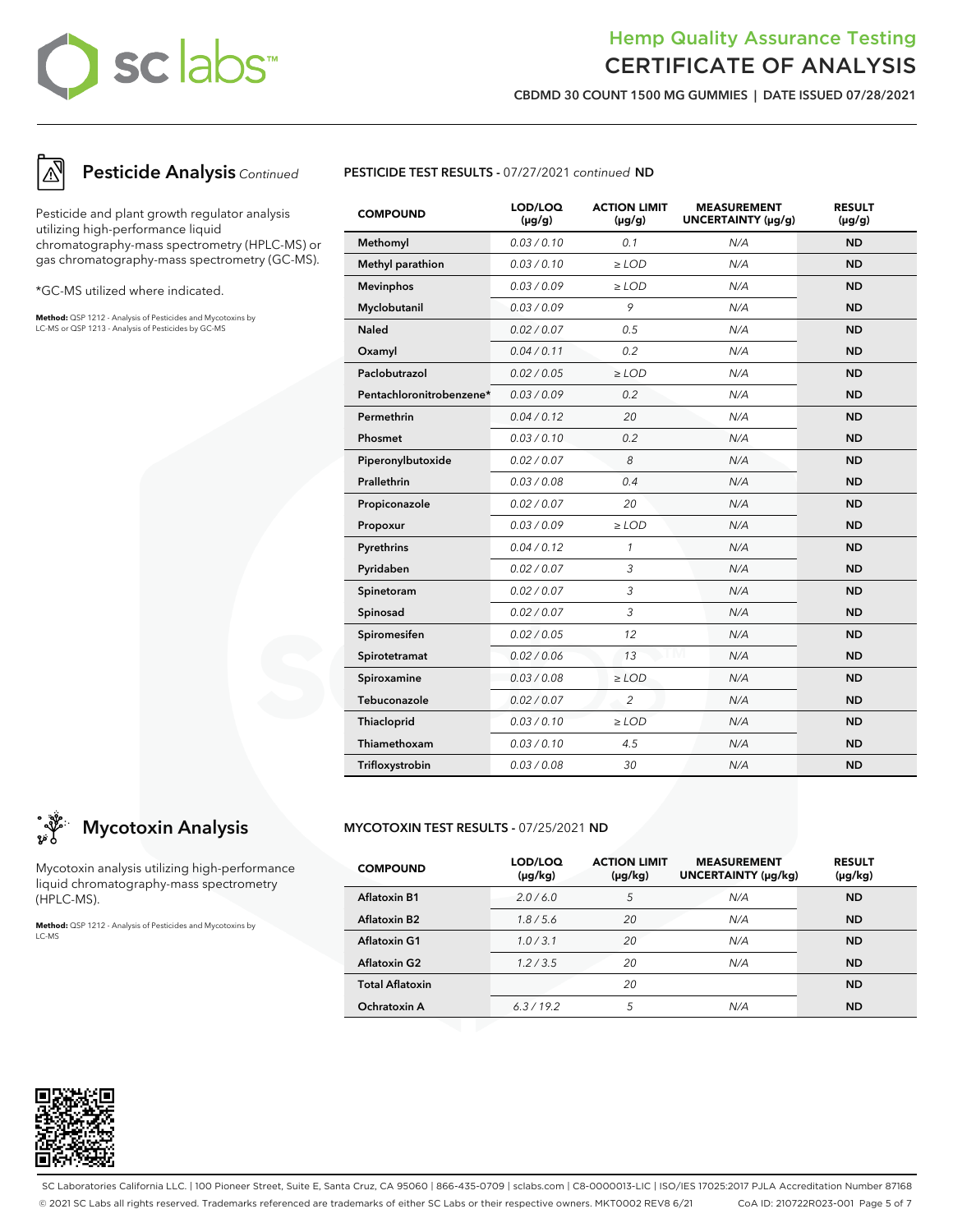# Hemp Quality Assurance Testing CERTIFICATE OF ANALYSIS

**CBDMD 30 COUNT 1500 MG GUMMIES | DATE ISSUED 07/28/2021**



Residual Solvent analysis utilizing gas chromatography-mass spectrometry (GC-MS).

**Method:** QSP 1204 - Analysis of Residual Solvents by GC-MS



| <b>COMPOUND</b>          | LOD/LOQ<br>$(\mu g/g)$ | <b>ACTION LIMIT</b><br>$(\mu g/g)$ | <b>MEASUREMENT</b><br>UNCERTAINTY (µg/g) | <b>RESULT</b><br>$(\mu g/g)$ |
|--------------------------|------------------------|------------------------------------|------------------------------------------|------------------------------|
| Propane                  | 10/20                  | 5000                               | N/A                                      | <b>ND</b>                    |
| <b>Butane</b>            | 10/50                  | 5000                               | N/A                                      | <b>ND</b>                    |
| Pentane                  | 20/50                  | 5000                               | N/A                                      | <b>ND</b>                    |
| Hexane                   | 2/5                    | 290                                | N/A                                      | <b>ND</b>                    |
| Heptane                  | 20/60                  | 5000                               | N/A                                      | <b>ND</b>                    |
| <b>Benzene</b>           | 0.03/0.09              | 1                                  | N/A                                      | <b>ND</b>                    |
| <b>Toluene</b>           | 7/21                   | 890                                | N/A                                      | <b>ND</b>                    |
| <b>Total Xylenes</b>     | 50/160                 | 2170                               | N/A                                      | <b>ND</b>                    |
| <b>Methanol</b>          | 50/200                 | 3000                               | N/A                                      | <b>ND</b>                    |
| Ethanol                  | 20/50                  | 5000                               | ±3.4                                     | 89                           |
| <b>Isopropyl Alcohol</b> | 10/40                  | 5000                               | N/A                                      | <b>ND</b>                    |
| Acetone                  | 20/50                  | 5000                               | N/A                                      | <b>ND</b>                    |
| Ethyl ether              | 20/50                  | 5000                               | N/A                                      | <b>ND</b>                    |
| <b>Ethylene Oxide</b>    | 0.3 / 0.8              | $\mathcal{I}$                      | N/A                                      | <b>ND</b>                    |
| Ethyl acetate            | 20/60                  | 5000                               | N/A                                      | <b>ND</b>                    |
| Chloroform               | 0.1 / 0.2              | 1                                  | N/A                                      | <b>ND</b>                    |
| Methylene chloride       | 0.3/0.9                | $\mathcal{I}$                      | N/A                                      | <b>ND</b>                    |
| Trichloroethylene        | 0.1 / 0.3              | $\mathcal{I}$                      | N/A                                      | <b>ND</b>                    |
| 1,2-Dichloroethane       | 0.05 / 0.1             | $\mathcal{I}$                      | N/A                                      | <b>ND</b>                    |
| <b>Acetonitrile</b>      | 2/7                    | 410                                | N/A                                      | <b>ND</b>                    |

#### **HEAVY METALS TEST RESULTS -** 07/27/2021 **ND**

| <b>COMPOUND</b> | LOD/LOQ<br>$(\mu g/g)$ | <b>ACTION LIMIT</b><br>$(\mu g/g)$ | <b>MEASUREMENT</b><br>UNCERTAINTY (µg/g) | <b>RESULT</b><br>$(\mu g/g)$ |
|-----------------|------------------------|------------------------------------|------------------------------------------|------------------------------|
| <b>Arsenic</b>  | 0.02/0.1               | 0.42                               | N/A                                      | <b>ND</b>                    |
| Cadmium         | 0.02/0.05              | 0.27                               | N/A                                      | <b>ND</b>                    |
| Lead            | 0.04/0.1               | 0.5                                | N/A                                      | <b>ND</b>                    |
| <b>Mercury</b>  | 0.002 / 0.01           | 0.4                                | N/A                                      | <b>ND</b>                    |



## **Heavy Metals Analysis**

Heavy metal analysis utilizing inductively coupled plasma-mass spectrometry (ICP-MS).

**Method:** QSP 1160 - Analysis of Heavy Metals by ICP-MS